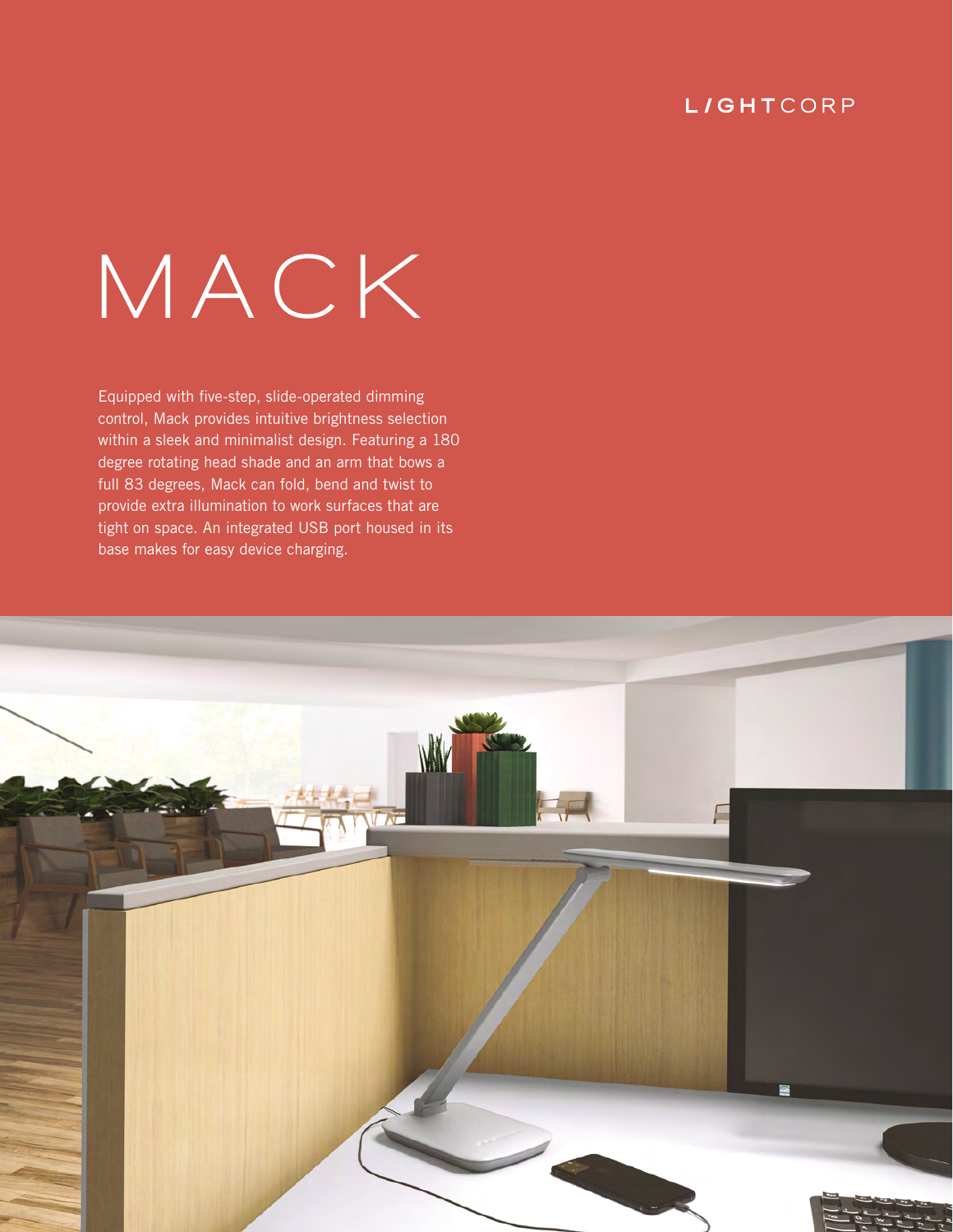# **MACK** Desk Light

#### FEATURES

- Powers on and off with a single touch.
- 5-point dimming adjusts brightness from 100%−25% with a simple finger slide gesture on dimming pad.
- Head shade rotates laterally 180° for superior articulation.

• Built-in USB-A port allows for device charging.

#### **SPECIFICATIONS**

**ENERGY CONSUMPTION:** 6.6 system watts

**NUMBER OF LEDS:** 24

**LIGHT OUTPUT:** 350 lumens

**LED RATED LIFESPAN:** 50,000 hours

**COLOR TEMPERATURE:** 4000K

**COLOR RENDERING INDEX:** > 82

**BRIGHTNESS ADJUSTABILITY:**  5-step; 100%−25%

**USB CHARGE PORT:** Type-A connector 5V, 1A max.

**ARM OPTIONS:** single

**POWER SUPPLY:** 12-watt wall transformer

**CORD:** 6' 2" black

**MATERIAL:** aluminum and plastic

#### **CERTIFICATIONS:**

ETL listed: compliant to UL 153 & CSA C22.2 No. 250.4, FCC/ICES Class B

#### **WARRANTY:** 1 year

#### FINISH

### DIMENSIONS



**L/GHTCORP**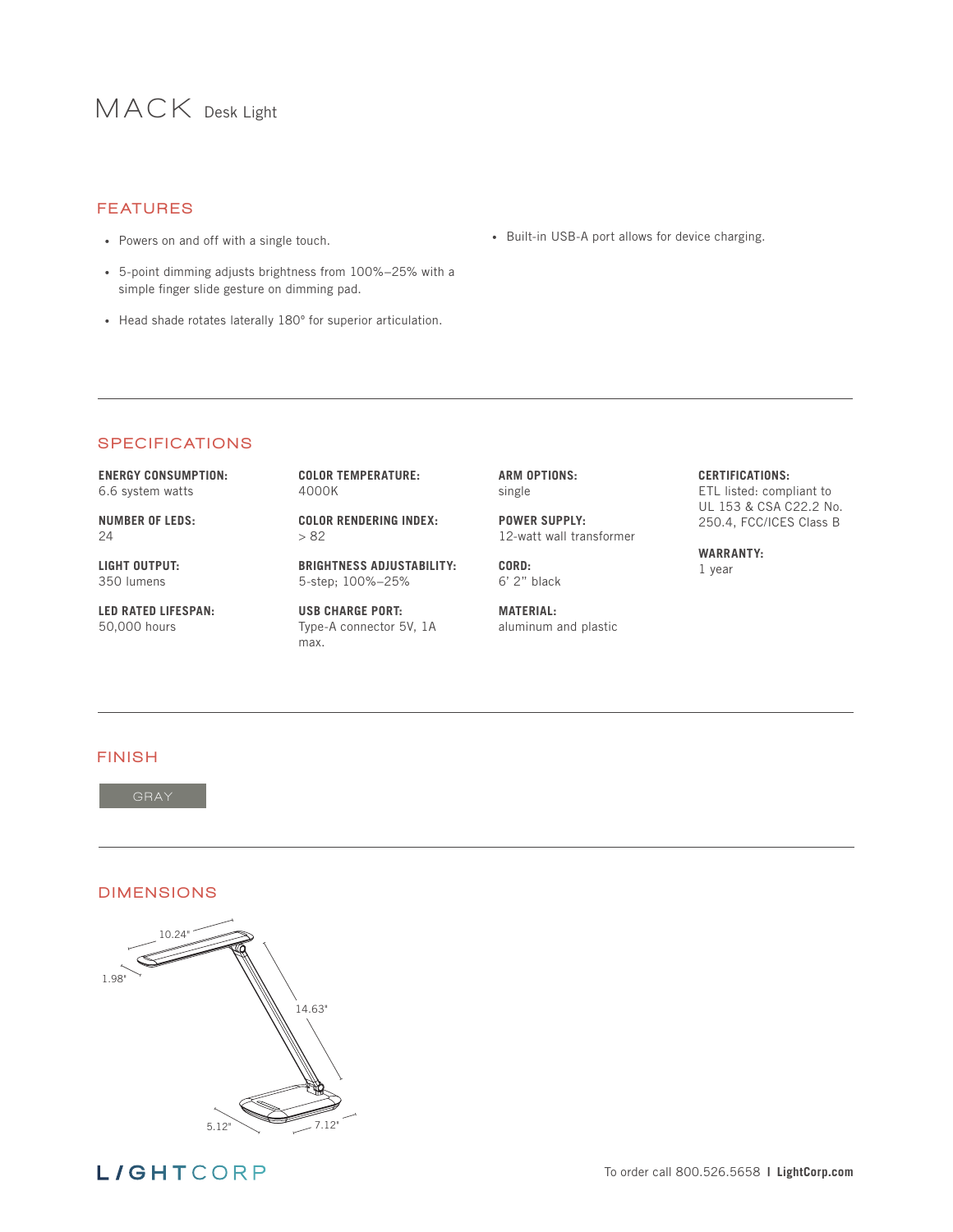# **MACK** Desk Light

Footcandle outputs measured at 14" from the worksurface.

|  |  | 18" 12" 6" CL 6" 12" 18"                                                                                                         |  |  |
|--|--|----------------------------------------------------------------------------------------------------------------------------------|--|--|
|  |  |                                                                                                                                  |  |  |
|  |  |                                                                                                                                  |  |  |
|  |  |                                                                                                                                  |  |  |
|  |  | 12" 7 15 25 - 26 15 8<br>6" 10 24 51 - 52 26 12<br>ct 12 30 69 100 72 33 14<br>6" 10 24 53 74 54 27 12<br>12" 8 15 27 34 28 16 9 |  |  |
|  |  |                                                                                                                                  |  |  |

#### PHOTOMETRIC DATA SUSTAINABILITY NOTES

- Made with fully-recyclable aluminum and plastic. Please contact your local county or municipality to determine your local recycling options.
- Dimming included as an energy-saving feature
- Lower power consumption
- Mercury-free
- Potential LEED points. For more LEED information please visit https://new.usgbc.org/leed-v41